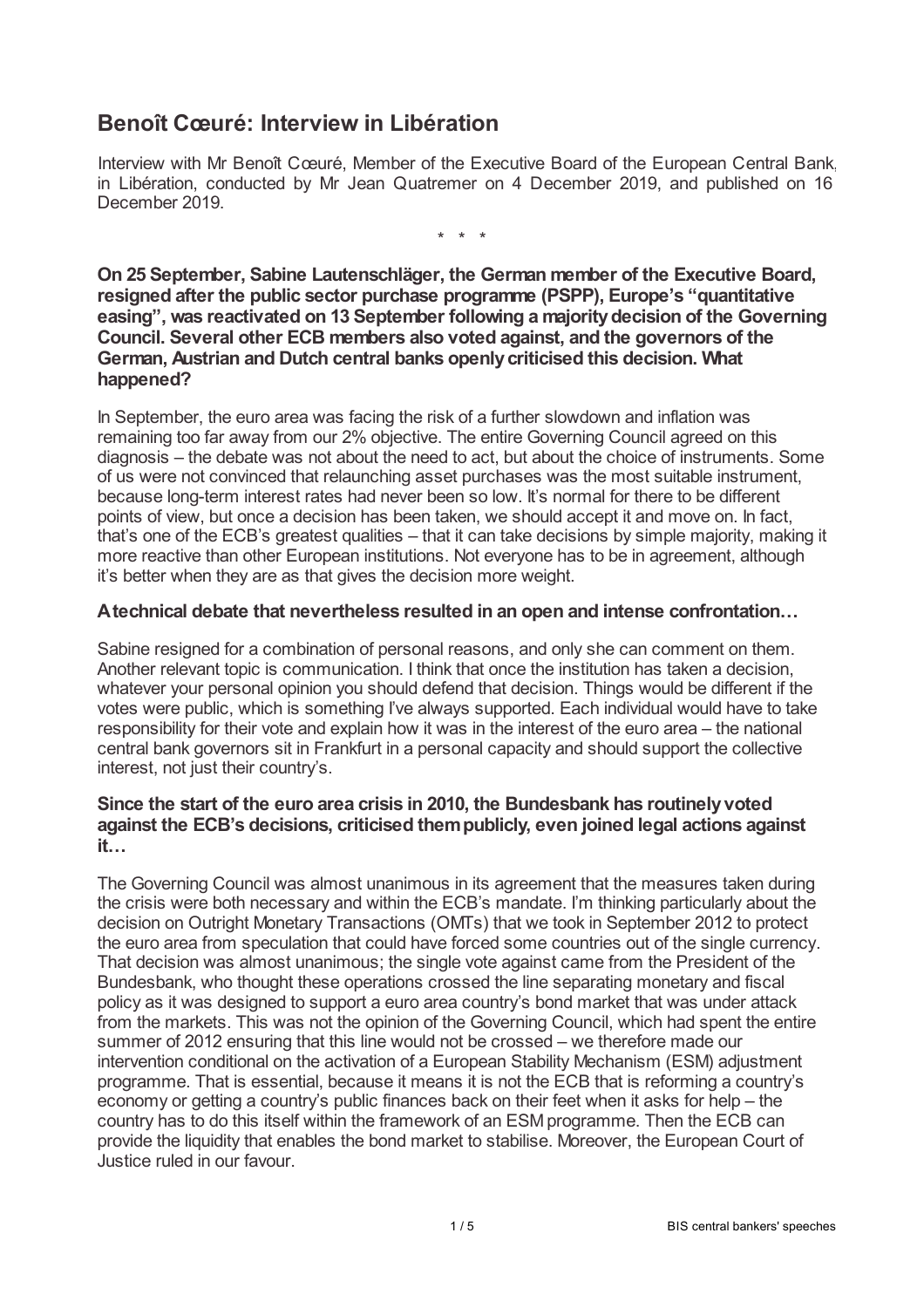**We seemto be witnessing a real clash of ideologies between the left and right within the ECB, as your zero-rates policyis resulting in the "euthanisation of the rentier", to borrowa 19th centuryphrase, meaning it's hurting savers and pensioners, hence the criticismfromGermanyand the Netherlands, but helping workers, or growth, in other words.**

It's a false dichotomy. One of my regrets is that we haven't managed to convince the German public of the merits of our policy. On the one hand, monetary policy always and everywhere affects the balance between saving and consumption via interest rates. If it didn't do that, it would serve no purpose! And on the other hand, in a period where unemployment skyrockets, growth slows or there is the threat of deflation, as was the case in 2012 and 2014, it is normal for the ECB to be on the side of employment. I have no concerns here, it's part of our mandate: without growth and employment, you cannot have price stability. Our policy is in the interest of the euro area as a whole, and therefore of Germany, it's as simple as that. As soon as you have a single market and a single currency, there's no point artificially setting the interests of different countries against each other, because we are all in the same boat…

#### **Your policies have also weakened the banks, who have seen their margins shrink to the point that some of themare no longer concerned about charging for deposits.**

On the one hand, interest rates are not low because of the ECB. Us lowering our "key rates" (for example, the rate at which bank deposits held with the ECB are remunerated) to very low or even negative levels means that there is a savings glut in the economy: the natural rate of interest has fallen due to weak growth, the ageing population and a sort of anxiety in the global economy leading to demand for very safe assets, like government bonds. But for monetary policy to work and stimulate the economy, the interest rates set by the central bank have to be below this equilibrium rate. If one wants to return to a situation in which savings generate returns and conditions are supportive for the financial sector, criticising the central bank achieves nothing. Action needs to be taken on the fundamentals to boost returns on capital, which would naturally lead to interest rates increasing, and the central bank could follow.

On the other hand, it is true that the fact that the yield curve is flat, in other words that interest rates are low across the maturity spectrum, is weighing on the financial sector. Indeed, the difference between the long-term performance of savings and the short-term cost of funding is currently almost zero. But what is weighing even more heavily on the profitability of European banks is that they have a cost base that is much higher than that of banks in the United States, Japan, the United Kingdom and Scandinavia, and that, in certain countries, they have nonperforming loans on their balance sheet that no longer yield a return. And finally, there are too many banks in Europe and consolidation has not started.

#### **So, we need fewer banks in the euro area?**

The banking union hasn't yet enabled consolidation within the sector. We need to see crossborder M&A activity in the banking sector, and we also need to overcome a number of obstacles to banking activity. But the banking union has played a useful role in stabilising a sector that is now much more robust than it was in 2012, since the ECB has taken on the role of banking supervisor and has strengthened capital and liquidity requirements. It is important to recognise that one of the major achievements of the past eight years has been to reduce the influence of the banking lobby. The banking union has put a stop to the vicious triangle that existed in each country between big banks, the regulator – in other words, the finance ministry – and the supervisor, which was generally the national central bank. We have created some distance between the banking sector and the supervisor, which is a good thing for the people of Europe.

#### **Another effect of your monetarypolicyhas been to create the conditions for a newreal estate bubble, since there's no longer anyreturn on savings.**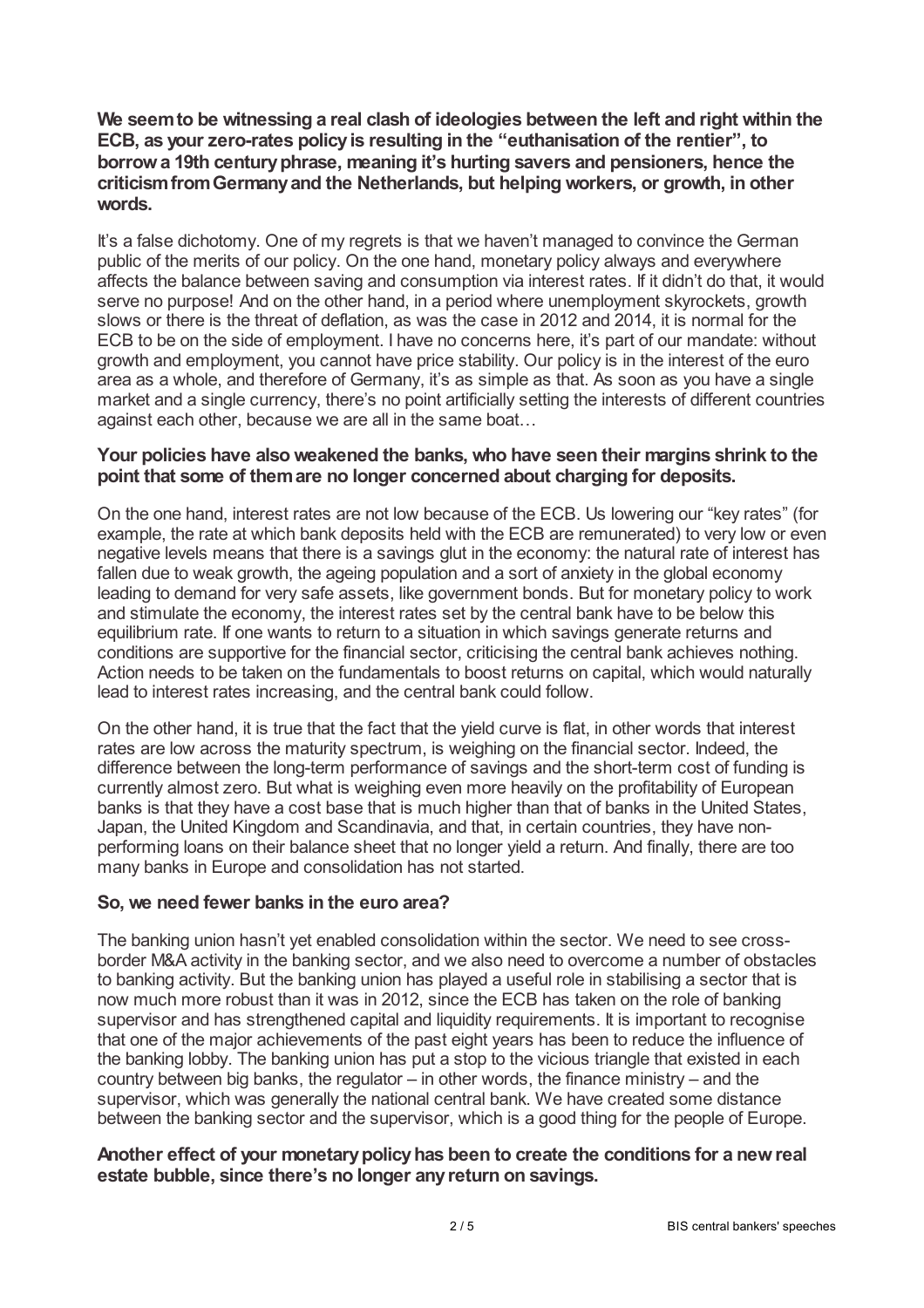There is a risk, but we're not there yet. There are local tensions, but nothing that affects the euro area as a whole. Preventing risks has to start at the national level – if property prices are soaring in a particular city, is the problem related to mortgage lending or is it related to land-use planning? In the latter case, that certainly falls outside the ECB's purview. Financial institutions are fundamentally stronger than they were in 2008, because they're better capitalised and they have to comply with stricter rules, particularly when it comes to measuring their risks. For example, Basel III has imposed limits on banks' use of internal models – previously, they could calculate themselves the risks they were taking, and this made them overconfident. That said, if we remain in this environment of low interest rates for a long time, the risk of real estate bubbles will of course increase. I would like the ECB to develop an approach which allows a better comparison between the benefits for the real economy of low interest rates and the risks created through the financial sector. At the moment, it's not clear at what point the risks start to outweigh the benefits.

### **Isn't there also a need to strengthen the rules that banks need to observe when granting a loan?**

Macroprudential tools offer scope to tighten capital requirements for banks and the conditions they impose on borrowers if financial stability problems appear to be emerging. Such measures are taken at the national level – in France, for example, the High Council for Financial Stability, which is chaired by the Finance Minister, has taken measures related to lending to large firms and to housing loans. If the ECB thinks that a country isn't doing enough, it can take matters into its own hands. The European Systemic Risk Board identifies risks and can make recommendations to individual countries, but if the ECB thinks that this doesn't go far enough, it can take charge and impose additional requirements at the European level, something that has so far never been done. The area where no tools exist – and this is a matter of concern – is nonbank activity. Since the financial crisis, there has been a shift towards the non-bank sector. Banks have shrunk their balance sheets while investment funds, money market funds and asset managers continue to grow and are effectively financing the economy. So, if an investment fund buys a portfolio of loans from a bank, it becomes a creditor to firms and households. Yet there is much less supervision and fewer prudential tools in this sector. This is where major work will be needed in the coming years – we need to develop a macroprudential approach for non-bank activity so that credit conditions can be tightened if necessary.

## **Since you started at the ECB in January2012, the institution has undergone a fundamental transformation. It used to be much like the Bundesbank, but nowit acts more like the US Federal Reserve.**

The existential crises we went through, first with Spain and Italy in summer 2012 and then with Greece in summer 2015, and the actions of one man, Mario Draghi, who was President of the ECB until November this year, gave us the necessary maturity to make full use of the instruments granted to us by the treaties. Does this mean that we have become like the Federal Reserve? In a certain sense, yes, because we are equipped with a comprehensive toolbox to support the euro area economy at all times, using tools like quantitative easing inspired by the US model, and the capacity to intervene in the markets. But there are also significant differences. For a start, we don't have the same mandate – the Federal Reserve has a dual mandate that gives equal weighting to price stability and full employment, while the ECB's mandate prioritises price stability. And our financial markets are not the same – bond markets in the United States are very deep and liquid, which gives the Federal Reserve an almost unlimited capacity for intervention. In Europe, there is no capital markets union – bond markets are fragmented across 19 countries, which limits the capacity of monetary policy.

#### **Are you proud of what has been accomplished?**

There are three things I take pride in. First, Mario Draghi's speech in July 2012, when he said that the ECB, within its mandate, would do whatever it takes to preserve the euro, and the creation of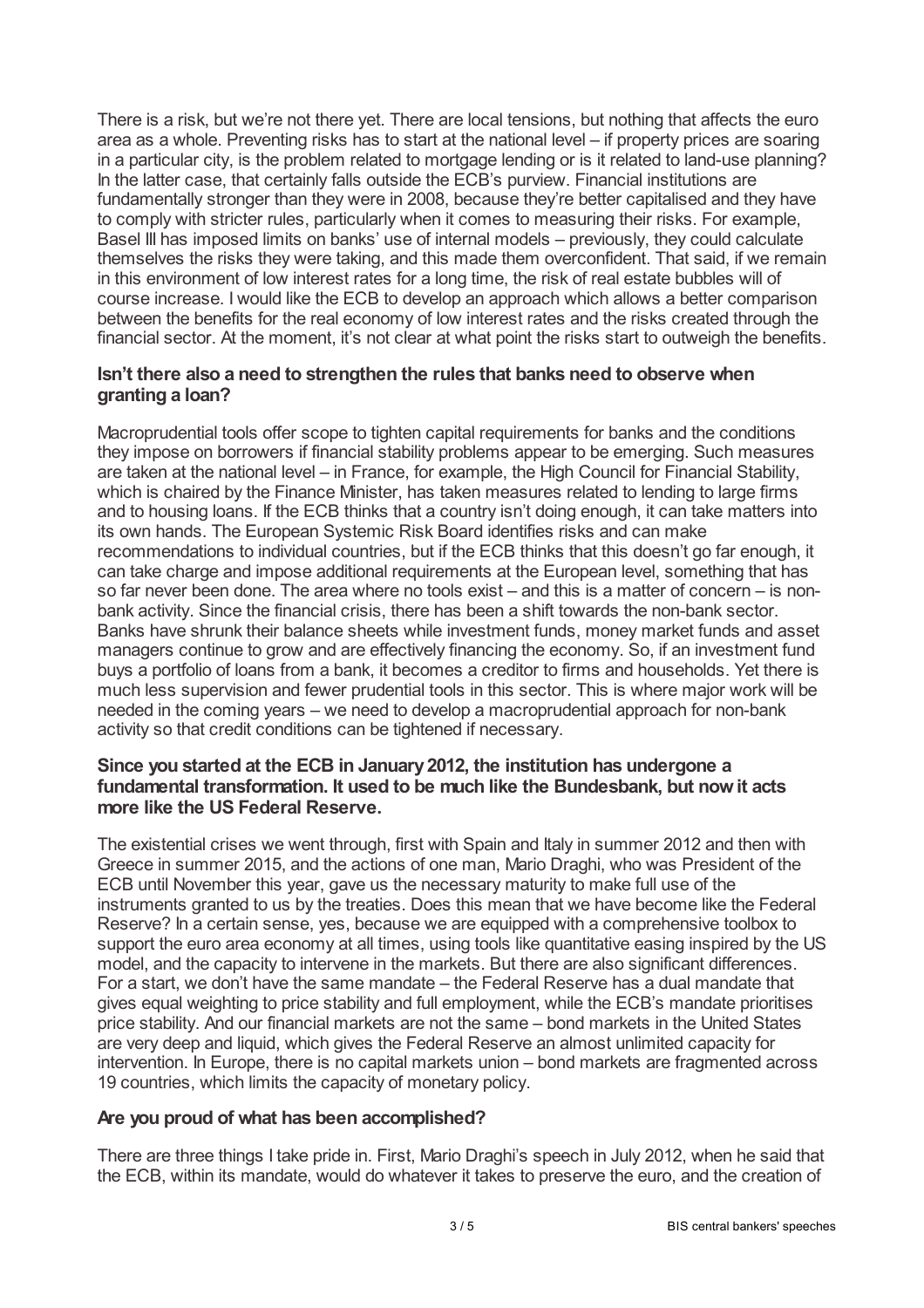Outright Monetary Transactions, which were the concrete manifestation of that commitment and made it possible to maintain the integrity of the euro area. Then there was the episode with Greece, which was of course very controversial, as can be seen in the Costa Gavras film "Adults in the room". But when the Greek government was close to bankruptcy, we ensured the continued financing of the Greek economy and of Greek banks – which had lost access to the markets and to their own savers following a capital flight – while respecting the political will of euro area governments that the assistance to Greece should be conditional. Our actions ultimately allowed Greece to remain in the euro. There were those who wanted to make the ECB responsible for Greece leaving the euro area, but we resisted that! And the third thing I'm proud of is the quantitative easing we launched in 2015, which averted the risk of deflation.

## **Anyregrets?**

We probably started quantitative easing (QE) a little too late, though I'm not blaming anyone. It was a major innovation which required an immense effort of persuasion within the Governing Council. For example, we had long discussions as to who would bear the risk of these asset purchases and we finally decided that 80% would be borne by the national central banks on their balance sheets and not by the ECB. The idea was to prevent QE, a massive purchase of public securities – we now hold almost a third of total European debt, equivalent to 20% of euro area GDP – from being a way of ushering in a fiscal union through the back door against the wishes of Member States. We also underestimated the impact that the policy of fiscal austerity would have on activity; this policy was enshrined in the Treaty on Stability, Coordination and Governance and was necessary at the time in order to provide stability to the financial markets. But this would have required a more accommodative monetary policy, as recommended by the IMF, going as far as QE, which should have been running from 2010 rather than from 2015. Finally, we may have sat on the fence for slightly too long with regard to climate change, even if that is not our core task. Other central banks, such as the Bank of England, became aware of it earlier than we did. For one, climate change needs to be integrated into financial sector supervision, taking into account the risks it poses for certain sectors of activity and financial securities, and we need to reflect on its consequences for monetary policy. And then there were other errors that were not of our making: one reason for the deterioration of the crisis in the euro area was that we lagged far behind the United States in cleaning up the financial sector. The European countries were deluding themselves about the state of their banks and we were very late in conducting serious stress tests and imposing recapitalisations. Certain countries, including France, even fought rearguard actions so as to avoid bolstering their large banks' capital base. All of this has weighed on growth. We now need to make sure we don't slip back again!

## **Christine Lagarde has announced that she will lead a reviewof the ECB's strategy.**

Christine Lagarde is right. It's a good idea to step back and lead such a discussion. I hope that the debate will not be held solely within the ECB, but that independent economists and civil society representatives will be involved too.

**If we look back on howthe euro has fared since 1999, we can see that it did not produce all the effects that people had hoped for. Trade in the euro area is declining, the capital markets union is in limbo, countrieswith large capital surpluses, such asGermanyor the Netherlands, are investing themin the United States or in China, etc. In fact, the country that is gaining the most fromthe euro isGermany, which amplybenefits fromthe euro's undervaluation.**

Everyone benefits from the euro because the exchange rate risk has disappeared and financial conditions for investment have never been so favourable. Likewise, the euro is a common good that enables us to speak with one voice on the international scene, even if we don't make enough use of this strength. But it is true that we created the euro, which was backed up with the banking union and the European Stability Mechanism, to enable a single European market, and the fact is